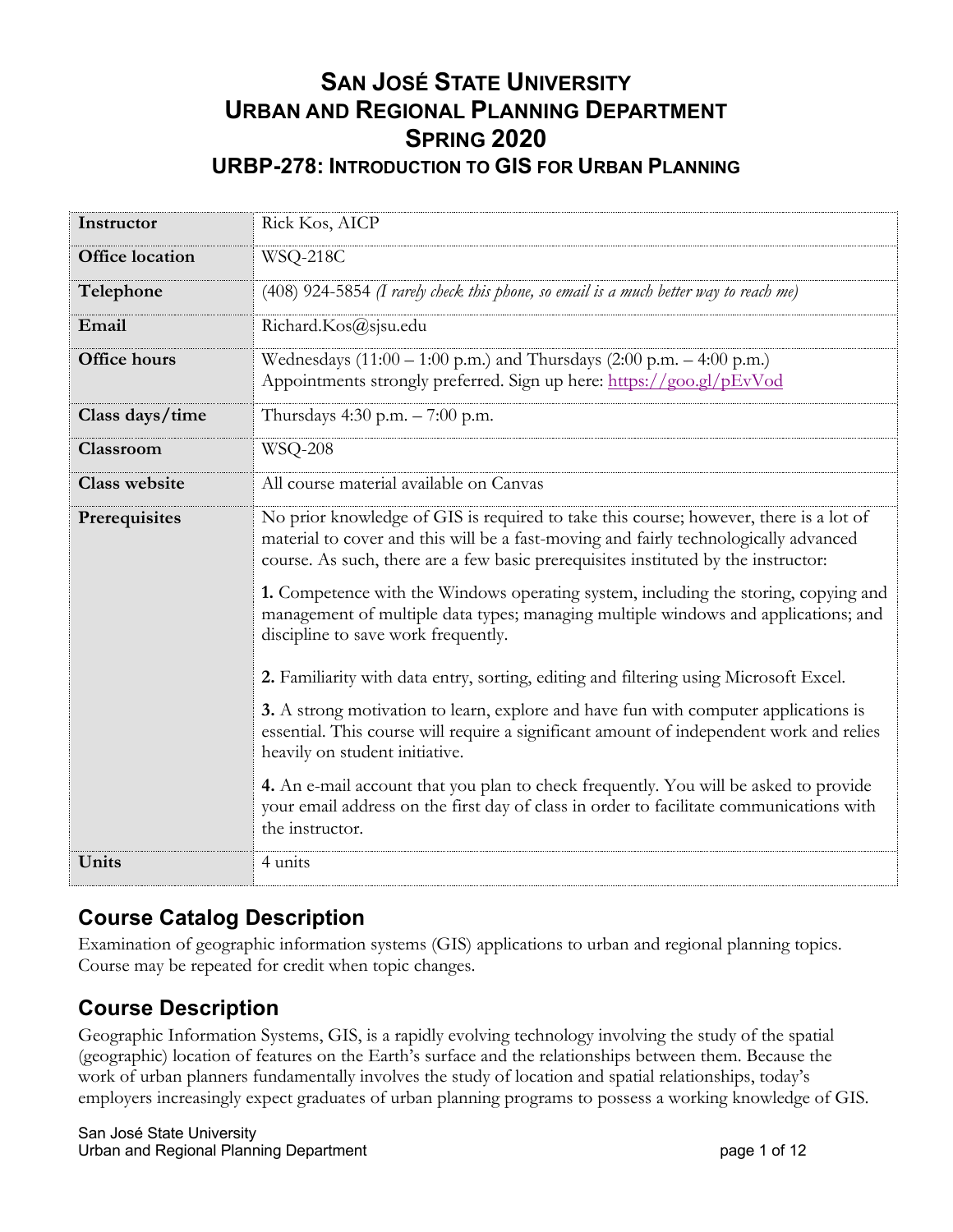Environmental Systems Research Institute's (Esri) suite of GIS software – ArcGIS Pro in particular – has become the industry standard and is used by a majority of government agencies and private firms engaged in GIS activities. Specifically, employers are seeking professionals armed with a grasp of geospatial data types (vector, aerial imagery, satellite imagery, geodatabases, etc.), spatial analysis techniques and GIS project management skills in order to effectively study a host of multi-faceted urban planning topics.

My primary goal is to ensure that by completing the course you will possess the fundamental GIS skills valued by today's employers. Quite a number of "alumni" from this course have secured internships and full-time jobs at agencies including the San Francisco Municipal Transportation Agency, the Valley Transportation Authority and numerous municipal planning departments specifically because they demonstrated GIS expertise in their portfolios and during job interviews.

San José State University's Urban and Regional Planning Department offers three courses specifically devoted to GIS: (1) the course you are taking now, (2) an elective Advanced GIS course, and (3) a one-credit core course, GIS Overview: Urban Planning Applications. All three courses aim to build sought-after GIS skills through a comprehensive, real world-focused course of study in GIS. The introductory and advanced GIS classes are taught mainly as a combined lecture and computer laboratory course using Esri's ArcGIS Pro software and a variety of hands-on exercises.

The majority of students interested in taking either elective course typically do not intend to pursue careers dedicated *exclusively* to the use of GIS; rather, they wish to learn just enough about the technology so it can be one of many tools available to them during their urban planning careers. As such, the GIS courses offered by the Urban and Regional Planning Department are as practical in nature as possible, favoring case studies and the hands-on use of ArcGIS software over theory and abstraction, and with a particular focus on the acquisition and analysis of real-world geospatial data typically used by urban planners.

The course strives to provide a balance between the "how-to" of using ArcGIS Pro and the "why" of GIS by explaining the roles GIS technology plays in analyzing local and regional (even global) problems. During the first part of the course, you will learn the specific steps necessary to navigate ArcGIS Pro, acquire and manage geographic data sets, develop effective cartographic techniques, and query the data to answer typical planningrelated questions. For some exercises, you will use real geospatial data from Bay Area cities, "warts and all", in order to learn how to overcome typical problems encountered by GIS practitioners. The last part of the course will focus on the development, execution and presentation of a final GIS project.

Since the visual communication of quantitative data is a vital skill for urban planners, this final project will help you further develop your skills by framing an urban planning issue, developing a set of high-quality GIS maps to illustrate the issue, and presenting your maps to the class. A key objective of the final project is to provide you with a portfolio piece to present to current and future employers as evidence of your GIS abilities. I am continually impressed by the work that beginning learners produce for their final projects!

I am looking forward to helping you learn ArcGIS Pro this semester. As we work together over the next few months, you will be encouraged to think about integrating geospatial analysis into your other San José State coursework and master's project. There are many avenues for assistance and to accelerate your understanding of GIS: in-class exercises and personal guidance from me, at least four office hours per week, assistance from my fantastic student assistant, and the ability to reach me via e-mail (I typically reply to clearly-worded messages very quickly). There is a lot of work to complete in this course, but I'm here to help you succeed – and we'll have some fun, too. Again, my primary goal is to ensure that by completing the course you will possess the fundamental ArcGIS Pro skills valued by today's employers.

## **Course Learning Objectives**

Upon successful completion of the course, you will be able to: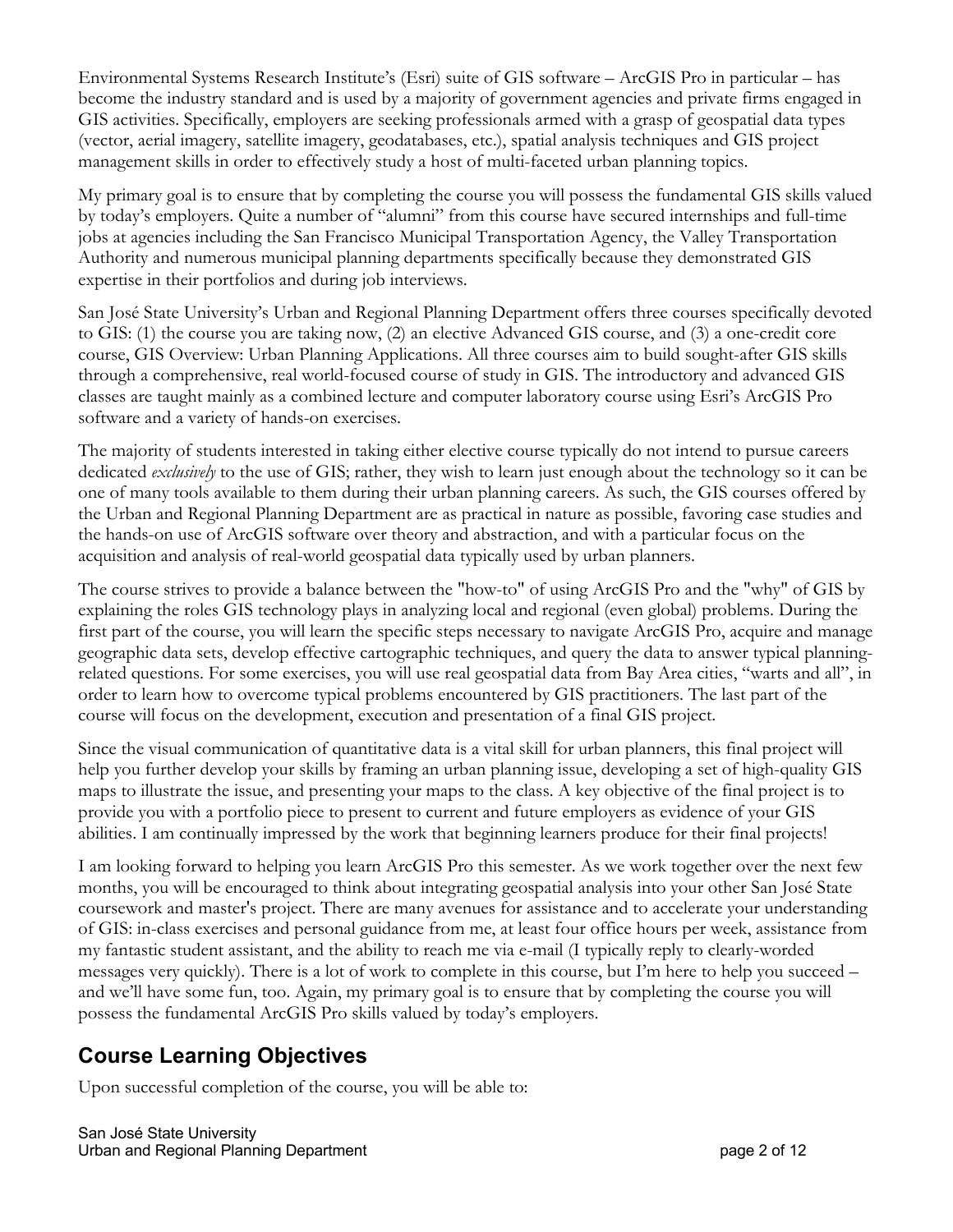**1.** Describe how contemporary urban planners use GIS as a tool for the analysis and display of quantitative data such as demographic information from the US Census Bureau;

- **2.** Utilize the core components and functionality of ArcGIS Pro;
- **3.** Prepare a professional-grade map with all necessary cartographic elements;
- **4.** Conduct attribute and spatial queries with geospatial datasets;
- **5.** Conceptualize, design, and execute a structured GIS-based project;
- **6.** Create new geostapaial datasets and edit existing datasets;
- **7.** Utilize geoporocessing tools to transform geospatial datasets into new ones;
- **8.** Interpret municipal zoning code information and translate it into a GIS-based map.

### **Planning Accreditation Board (PAB) Knowledge Components**

This course partially covers the following PAB Knowledge Components:

2b) Written, Oral and Graphic Communication: ability to prepare clear, accurate and compelling text, graphics and maps for use in documents and presentations.

2c) Quantitative and Qualitative Methods: data collection, analysis and modeling tools for forecasting, policy analysis, and design of projects and plans.

A complete list of the PAB Knowledge Components can be found at http://www.sjsu.edu/urbanplanning/courses/pabknowledge.html.

### **Required Course Text and Software**

*Understanding GIS, An ArcGIS Pro Project Workbook,* **Fourth** *Edition* is required and will serve as a reference throughout the course. The textbook provides detailed, step-by-step instructions in the use of ArcGIS Pro.

Smith, David et al. *Understanding GIS: An ArcGIS Pro Project Workbook (fourth edition).* Redlands, CA: Esri Press, 2018. (e-book): ISBN-13: 9781589485273 | (printed book): ISBN-13: 9781589485266

ArcGIS Pro 2.x will be used in this course. Each student will receive a free Education Edition of Esri's ArcGIS Pro software for use on a personal computer; it is a fully-functioning version and will expire one year after installation. Please note that ArcGIS Pro software only runs on the Windows operating system. In order to run ArcGIS in Windows on a Mac, virtualization software is needed such as Apple's BootCamp, SWSoft's Parallels, or VMware Fusion.

Students are not required to install ArcGIS Pro on their personal computer since the labs in WSQ208 and "mini-lab" (in the Planning Department lounge) are available to all students to complete class assignments and homework. If you choose to install the software on your own computer, you are responsible for installing and maintaining it by properly following Esri's installation instructions, which the instructor will provide. It is HIGHLY recommended that your personal computer have at least 8 GB of RAM installed, since ArcGIS Pro is a memory-intensive application. Ideally, more than 8 GB of RAM is best if your computer supports it.

If you <u>do</u> plan to use your personal computer to complete assignments started in class, a USB flash drive with at least 2 GB of capacity is strongly recommended for saving your in-class work and transferring it to your personal computer. Alternatively, you can use services like Dropbox, Google Drive, Box, etc.

### **Recommended Readings and Materials**

*Designing Better Maps: A Guide for GIS Users*, is optional but strongly recommended since it provides a great number of useful and effective design techniques and considerations that you can use to produce professional-quality maps.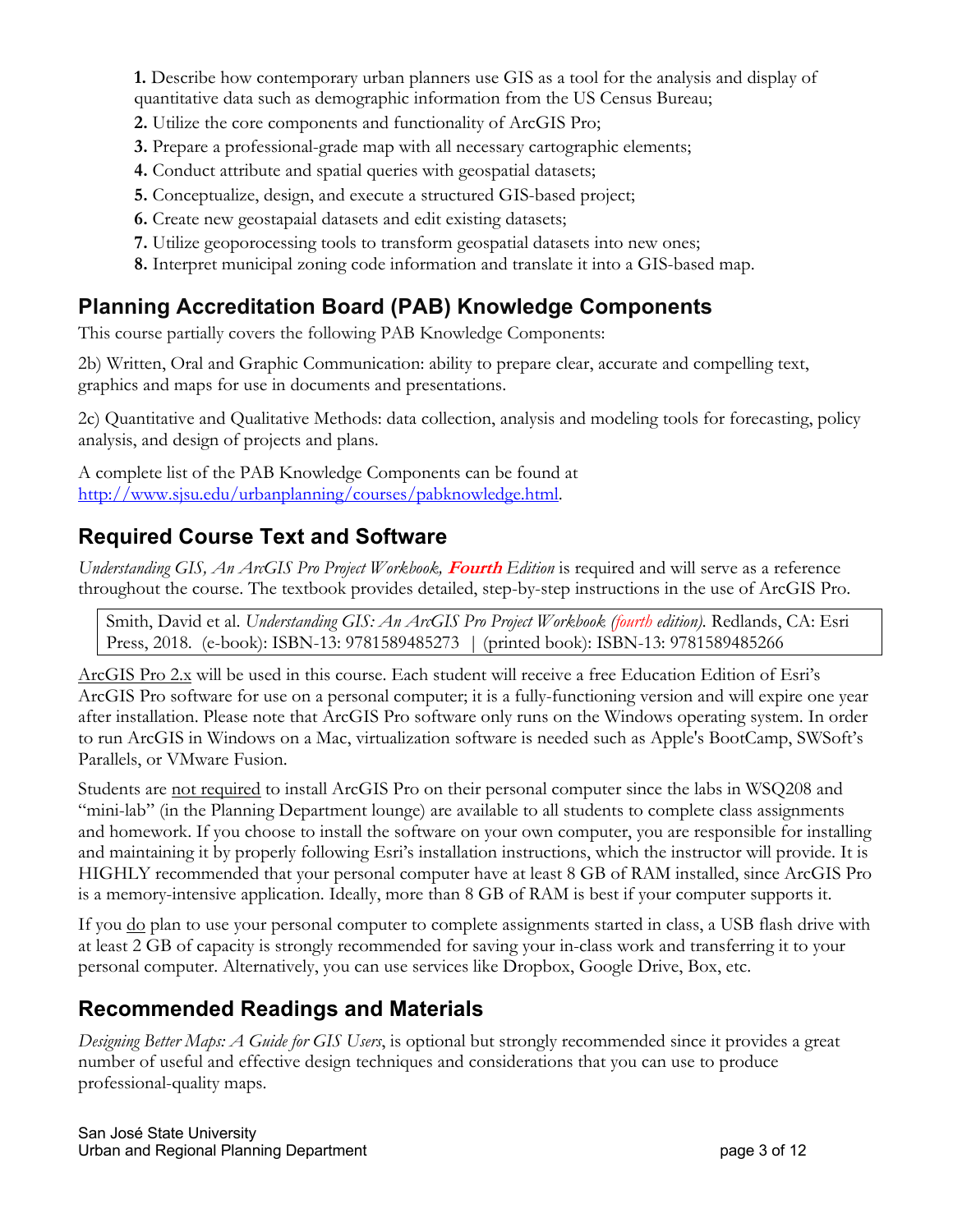Brewer, Cynthia A. *Designing Better Maps: A Guide for GIS Users.* Redlands, CA: Esri Press, 2015. ISBN: 9781589484405

Other recommended readings on data visualization, GIS applications, and cartography include (and are posted to Canvas):

- Al-Kodmany K. "Using Visualization Techniques for Enhancing Public Participation in Planning and Design: Process, Implementation, and Evaluation", *Landscape and Urban Planning* 45, no. 45 Issue 1, September 1999.
- "GIS Best Practices: GIS for Urban and Regional Planning", Esri white paper, January 2011. http://www.esri.com/library/bestpractices/urban-regional-planning.pdf (accessed July 3, 2012)
- Nedovic-Budc, Zorica. "Geographic information Science implications for Urban and Regional Planning", *URISA Journal,* Vol. 12, No. 2, Spring 2000. http://www.urisa.org/files/BudicVol12No2-7.pdf (accessed July 3, 2012)
- Peterson, Gretchen N. *GIS Cartography: A Guide to Effective Map Design*. Boca Raton, FL: CRC Press, 2009.
- Rantanen, Heil. "Tools to Facilitate Housing and Urban Processes: Mapping and Managing Local Knowledge", paper presentation at 2007 ENHR International Conference, Rotterdam. http://www.enhr2007rotterdam.nl/documents/W21\_paper\_Rantanen.pdf (accessed July 3, 2012)

### **Fundamentals for Success in this Course**

I will make every effort to help you succeed in this course so that you can use ArcGIS Pro confidently and successfully in your future career endeavors. Naturally, it is your responsibility to complete all assignments and to take advantage of the many learning opportunities this semester. Your final grade will reflect your overall commitment to learning; highest grades correlate with student efforts that exceed expectations. Here are some tips to help you succeed this semester:

**Maintain a fast pace:** This will be a fast-moving and somewhat technologically advanced course, but concepts and instructions will be explained as clearly as possible. If you wish to evaluate your readiness for this course at the outset, please see me as soon as possible.

**Computer competencies:** Competence with the Windows operating system is expected, including the storing, copying and management of multiple data types; managing multiple windows and applications; and techniques for saving work frequently. Familiarity with data entry, sorting, editing and report generation using Microsoft Excel is also expected.

**Enjoyment of Learning:** A strong motivation to learn, explore and have fun with computer applications is essential. This course will require a significant amount of independent work and relies heavily on student initiative. A sense of humor with computer "headaches" is helpful, too!

**Seek Help Effectively:** Since GIS practitioners and urban planners are problem-solvers at their core, it is important that you adopt a problem-solving mindset in this course. Asking for assistance this semester is encouraged and signals to me that you are engaged in your work, motivated by excellence and positively challenged by the assignments. Asking for help will never be perceived as a liability in my class. However, when seeking assistance, it is important for you to (1) clearly communicate the problem and (2) demonstrate that you have attempted to solve the problem on your own and are ready to clearly articulate your attempts. Also, I am very happy to help you with your work outside of the classroom during office hours or via email. If we work together via email, it is vital that you send me as much information as possible to help diagnose the problem. It is not sufficient to write to me and vaguely state, "I can't get this to work" and expect useful assistance without also including relevant screen captures and a description of the solution steps you've tried. In general, I will be very responsive to queries that meet these criteria and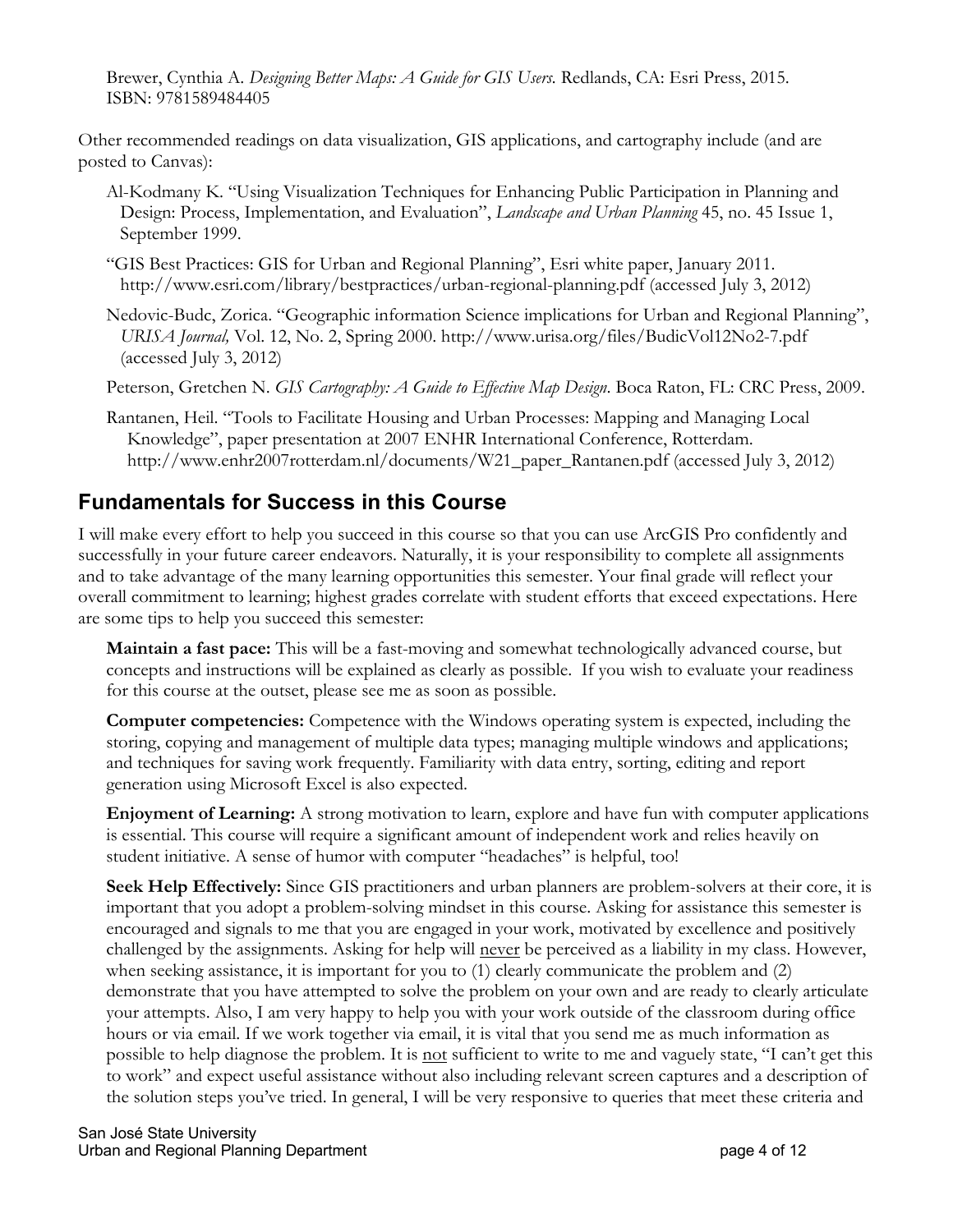much less so for "lazy queries", which I probably will not have the inclination to address quickly. This approach mirrors professional practice since supervisors expect valued employees to be proactive in solving problems.

**Focus and Respect:** I fully understand the temptations and distractions we all face today with email, websites, Twitter, Facebook and text messages vying for our attention, but lab computers may not be used for getting other work or e-mail done. Out of respect for everyone in a focused learning environment, I will be strict about getting everyone to turn computer monitors off when not being used for course exercises. If you have to "get something else done" during the class period, please do it elsewhere. Mobile phones need to be in silent mode, or turned off.

**Professional Conduct:** I conduct this course in a manner that mirrors professional practice in order to help you develop valuable workplace skills. We all need to be in agreement that the following standards will apply, as listed in the two sections below.

#### **Instructor Responsibilities**

- To create a physically and intellectually safe and stimulating environment for learning
- To assist students as much as possible with their individual and collective learning goals
- To help resolve conflicts that hinder learning by answering student questions clearly and promptly, or to research answers and reply to the student as soon as possible
- To treat students with respect and kindness, using encouragement and humor to foster learning
- To arrive at the start of each class session fully prepared and organized, with clear learning objectives and a schedule for the day's tasks ready to go
- To evaluate and grade student work fairly and accurately while providing constructive feedback

#### **Student Responsibilities**

- To attend each class session and to arrive punctually, bringing all needed materials
- To treat other students and the instructor with absolute respect, supporting fellow students whenever possible with their learning objectives, and minimizing distractions in class
- To complete all assignments on time and professionally according to the requirements listed in this syllabus
- To fully read and understand all aspects of this syllabus and to carry out the requirements herein
- To actively and consistently participate in class discussions and question-and-answer sessions
- To demonstrate self-reliance and self-direction in setting and completing learning objectives
- To accept responsibility for working collaboratively in the learning process

# **Course Assignments and Grading Policy**

Your grade for the course will be based on the following assignments and other components. All relevant materials and assignment details will be posted to Canvas.

| Assignment<br>(assignment descriptions follow this table)  | Percent of<br><b>Total Course</b><br>Grade | Course<br>Learning<br><b>Objectives</b><br>Covered |
|------------------------------------------------------------|--------------------------------------------|----------------------------------------------------|
| A - ArcGIS Pro Basics: San Francisco mapping exercises 1-5 | $8\%$                                      | $1 - 7$                                            |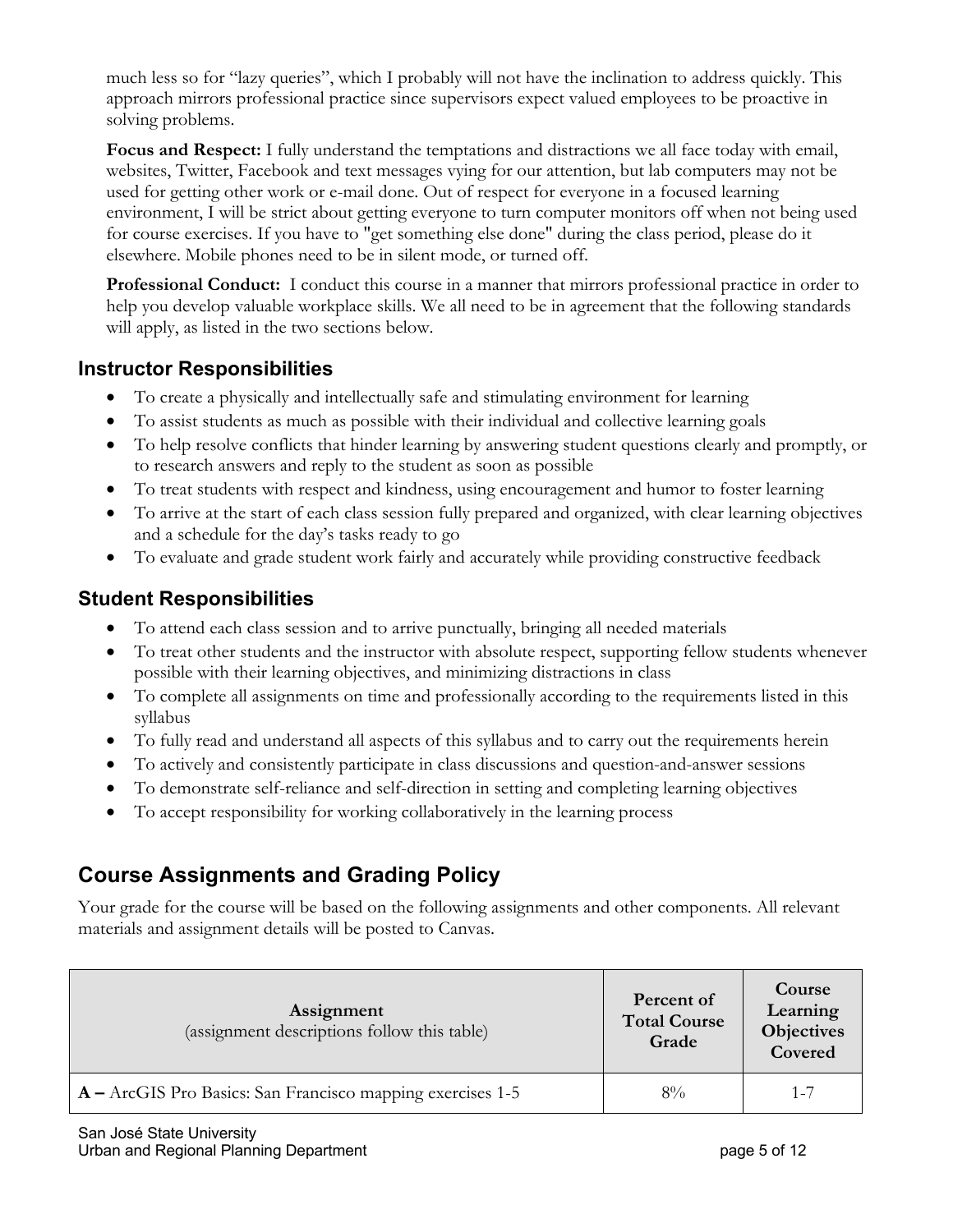| <b>B</b> – Textbook Chapters 1-3 and supplemental exercises                                                                                                                  | $8\%$  | $1 - 7$ |
|------------------------------------------------------------------------------------------------------------------------------------------------------------------------------|--------|---------|
| $C$ – Textbook Chapters 4-5 and supplemental exercises                                                                                                                       | $8\%$  | $1 - 7$ |
| $D$ – Textbook Chapters 6-7 and supplemental exercises                                                                                                                       | $8\%$  | $1 - 7$ |
| $E$ – Textbook Chapters 8-9 and supplemental exercises                                                                                                                       | $8\%$  | $1 - 7$ |
| $F$ – Applied GIS I: telecommunications tower ordinance analysis                                                                                                             | 20%    | $2 - 8$ |
| <b>G</b> – Applied GIS II: independent course project<br>(One-credit professional engagement unit)                                                                           | 25%    | $1 - 7$ |
| <b>Five Quizzes</b>                                                                                                                                                          | $10\%$ | $1 - 7$ |
| <b>Participation –</b> Consistent, active, well-prepared, and measureable<br>engagement in lectures and reading discussions, small team tasks, and<br>presentations in class | $5\%$  |         |

Assignment A will introduce students to the principles of working with geospatial, location-based data in ArcGIS Pro by conducting demographic data analysis and other forms of geospatial analysis to perform a site suitability assessment. Essential ArcMap Pro tools will be covered, along with steps for creating basic maps and layouts, and thematic maps. The principles of creating professional-looking maps for urban planning purposes will be reinforced. This assignment will allow students to work with the type of demographic analysis maps commonly used by urban planners, thereby building valuable workplace-ready skills.

Assignment B includes the material in chapters 1, 2 and 3 of the textbook and will build on the skills covered in Assignment A, including GIS project workflow and problem identification, exploratory analysis, and best practices for reviewing geospatial data. Additional supplemental material, prepared by the instructor, will reinforce the skills covered in chapter 1, 2 and 3.

Assignment C includes the material in chapters 4 and 5 of the textbook and will cover shapefile and geodatabase management, preparing data for geospatial analysis, and editing/creating new geospatial data. Additional supplemental material, prepared by the instructor, will reinforce the skills covered in chapters 4-5.

Assignment D includes the material in chapters 6 and 7 of the textbook and will cover steps for conducting a proper geospatial analysis, selecting suitable map features for the study's objectives, evaluation of preliminary results, geoprocessing, and ModelBuilder. Additional supplemental material, prepared by the instructor, will reinforce the skills covered in chapters 6 and 7.

 $\Delta$ ssignment E includes the material in chapters 8 and 9 of the textbook and will cover steps for presenting analysis findings in a professional manner and sharing results via ArcGIS Online. Additional supplemental material, prepared by the instructor, will reinforce the skills covered in chapters 8 and 9.

Assignment F is a platform for applying the core GIS skills covered in previous lessons. To do so, students will be given general direction for conducting an analysis of telecommunications tower siting ordinances in a Bay Area municipality. Students will work in small teams to determine a plan for meeting the project objectives. Each student will then prepare a professional-grade map and summary methodological report. The assignment is intended to reinforce how practitioners utilize GIS to analyze local urban planning policies, store and maintain geospatial data, and prepare quality maps for internal and public uses.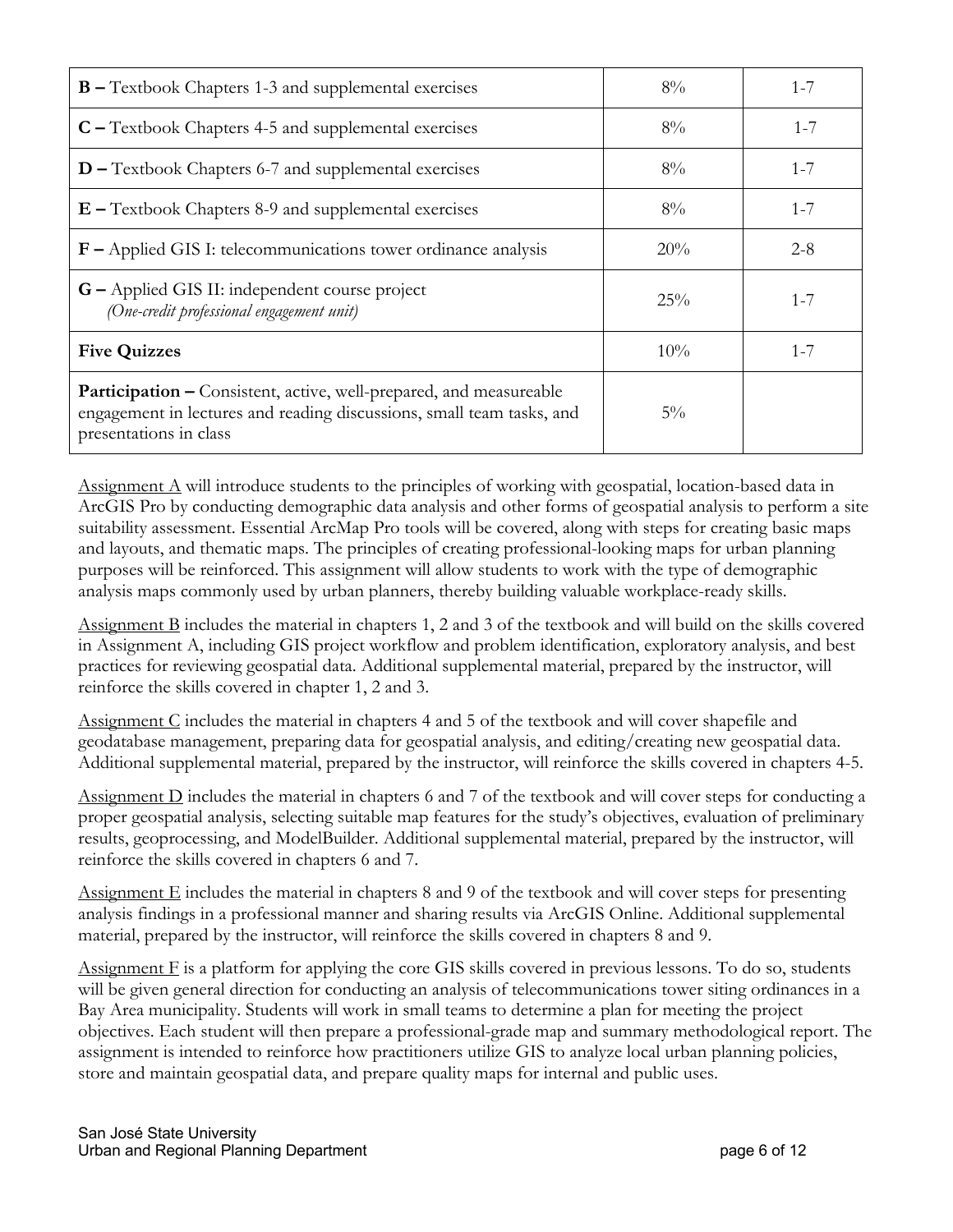Assignment G involves the conceptualization, development, and execution of an independent GIS project. Tasks include preparing draft and final project descriptions, the development of a concept map, and the production of a summary report and poster map. Students will present their project findings to the class on the final day of the course. Completion of Assignment G will constitute the professional engagement unit for this course since the tasks, in all respects, will mirror the process by which urban planners with GIS skills undertake a professional GIS project.

Five quizzes, some of which will be "open book" and others which will not, are designed to reinforce the material covered during class lectures and in homework assignments.

#### **Calculation of Final Course Letter Grade**

I will calculate the final letter grade for the course by weighting the grade for each assignment according to the percentages in the table above. To do this, I first convert the letter grade for each assignment to a number using a 4-point scale (A + = 4.33, A = 4.0, A - = 3.67, B + = 3.33, B = 3.0, B - = 2.67, C + = 2.33, C = 2.0, C- $= 1.67$ , D = 1, and F = 0).

I then use these numbers and the weights for each assignment to calculate a final, numerical grade for the course based on a 4-point scale. That number is converted back to a letter grade ( $A = 3.85 +$ ,  $A = 3.50 -$ 3.84, B + = 3.17 – 3.49, B = 2.85 – 3.16, B - = 2.50 – 2.84, C + = 2.17 – 2.49, C = 1.85 – 2.16, C - = 1.41 – 1.84,  $D+ = 1.17 - 1.40$ ,  $D = 0.85 - 1.16$ ,  $F = 0 - 0.84$ .

This grading scheme will not always be followed strictly since upward adjustment of the final course grade will be made if performance on one activity is an outlier (e.g. exceptionally low) or if the pattern of scores shows a significant improvement over time. If such adjustments are made, they usually result in about a halfletter grade improvement. Students are encouraged to meet privately with me early in the semester to discuss expectations.

#### **Other Grading and Assignment Issues**

I understand that grades are important to students on both a personal and professional level. They are a measure of your achievements in class and your progress towards meeting the course learning objectives. I also understand that there tends to be a great deal of "grade anxiety" in a university setting. The best way that I can help students with these matters is to be as clear as possible about grading criteria and weightings in this syllabus, so that you can plan accordingly. Please understand that I am a very thoughtful, careful, thorough and fair grader of student assignments and it is a responsibility that I do not take lightly. You are encouraged to review your graded assignments with me at any time to discuss my comments and suggestions for improvement.

I've been called a "tough grader", and it's true! High grades must be earned and all grades reflect my comprehensive estimation of a student's effort - just as our efforts in a professional work environment are judged accordingly and considered by supervisors for promotions and pay raises. For example, I reserve a grade of "A" only for **exceptional** work, as a way of honoring students who go "above and beyond" when completing course assignments. After all, the strict definition of an "A" grade is "exceptional", not "average" or even "above average".

Opportunities for extra credit will be explained in individual assignment handouts that students can download from the course website on Canvas.

#### **Final Examination or Evaluation**

Assignment G, described earlier in the syllabus, will constitute the final examination for this course. The same assignment also serves as the one-credit, department-required "professional engagement unit" for this course.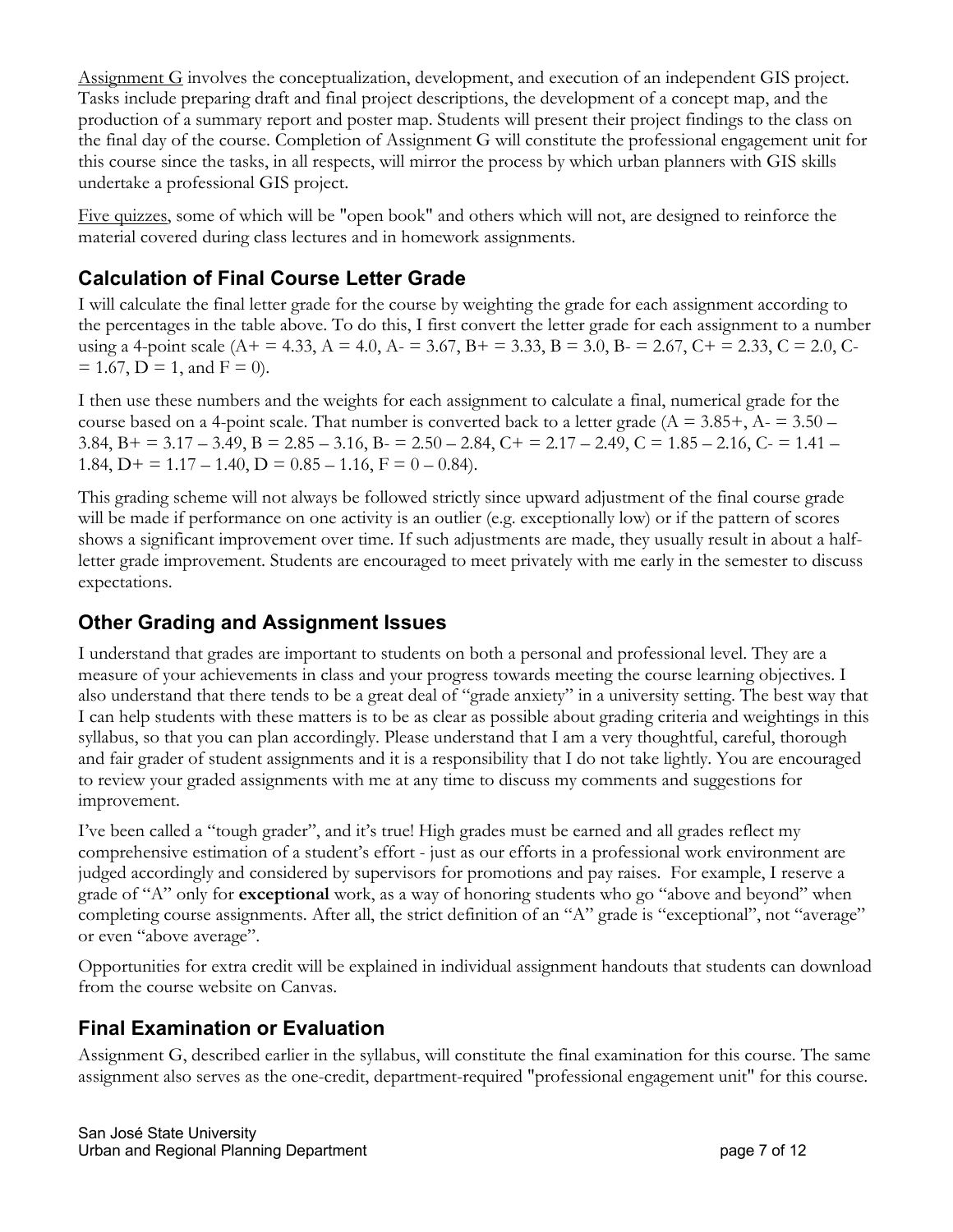### **Course Workload**

Success in this course is based on the expectation that students will spend, for each unit of credit, a minimum of forty-five hours over the length of the course (normally 3 hours per unit per week with 1 of the hours used for lecture) for instruction or preparation/studying or course related activities including but not limited to internships, labs, clinical practica. Other course structures will have equivalent workload expectations as described in the syllabus.

Because this is a four-unit class, students can expect to spend a minimum of ten to fifteen hours per week in addition to time spent in class and on scheduled tutorials or activities. Special projects or assignments will require additional work for the course. Careful time management will help you keep up with readings and assignments and enable you to be successful in all of your courses.

### **Participation in Class and Attendance**

Student participation in class discussions is a vital component of this course and students should make every attempt to attend all classes and actively participate in discussions. In cases where a student misses a significant number of lectures or does not actively participate in discussions, this will impact the final course grade. According to University policy F69-24, "Students should attend all meetings of their classes, not only because they are responsible for material discussed therein, but because active participation is frequently essential to ensure maximum benefit for all members of the class. Attendance per se shall not be used as a criterion for grading."

### **Completing Assignments on Time and Professionally**

Assignments are due at the date and time specified on each assignment handout. In only rare instances will late assignments be accepted, as described below. Late assignments will receive a one-letter grade deduction for each day an assignment is late. For example, if the assignment would normally receive a grade of "B" but is submitted one day late, it will receive a final grade of "C".

I realize that life happens. If you expect not to be able to complete an assignment on time, it is important for you to contact me **at least 24 hours prior to the due date** and, if appropriate, the other students in a group (for group project work). You must also provide a date and time by which the late assignment will be submitted. If you do not communicate an anticipated late assignment within this time frame or if the late assignment is not received on the date promised, the assignment will receive a grade of zero. The grading policies described earlier in the syllabus will still apply. **A maximum of two late assignments that adhere to this policy will be accepted**; all subsequent late assignments will receive an automatic grade of zero. Sorry, no exceptions to these policies will be granted, in fairness to the majority of students who submit their assignments on time.

Since this course focuses on the development of professional skills used by urban planners, the presentation of submitted materials will be considered as part of the assignment's grade. All assignments must include the student's name, date, course number, assignment number and other items as directed by the instructor. Neatness, clarity and organization do count. As in a professional setting, typed submissions are expected; handwritten assignments are not acceptable. Printing assignments on the clean sides of already-printed paper is neither professional nor acceptable (though the resource conservation intent is appreciated, of course). Assignments not meeting these fundamental practices of professional presentation will generally receive a one-half to one-point deduction in the grade.

### **University Policies**

Per University Policy S16-9, university-wide policy information relevant to all courses, such as academic integrity, accommodations, etc. will be available on Office of Graduate and Undergraduate Programs' Syllabus Information web page at http://www.sjsu.edu/gup/syllabusinfo/

San José State University Urban and Regional Planning Department **page 8 of 12** and page 8 of 12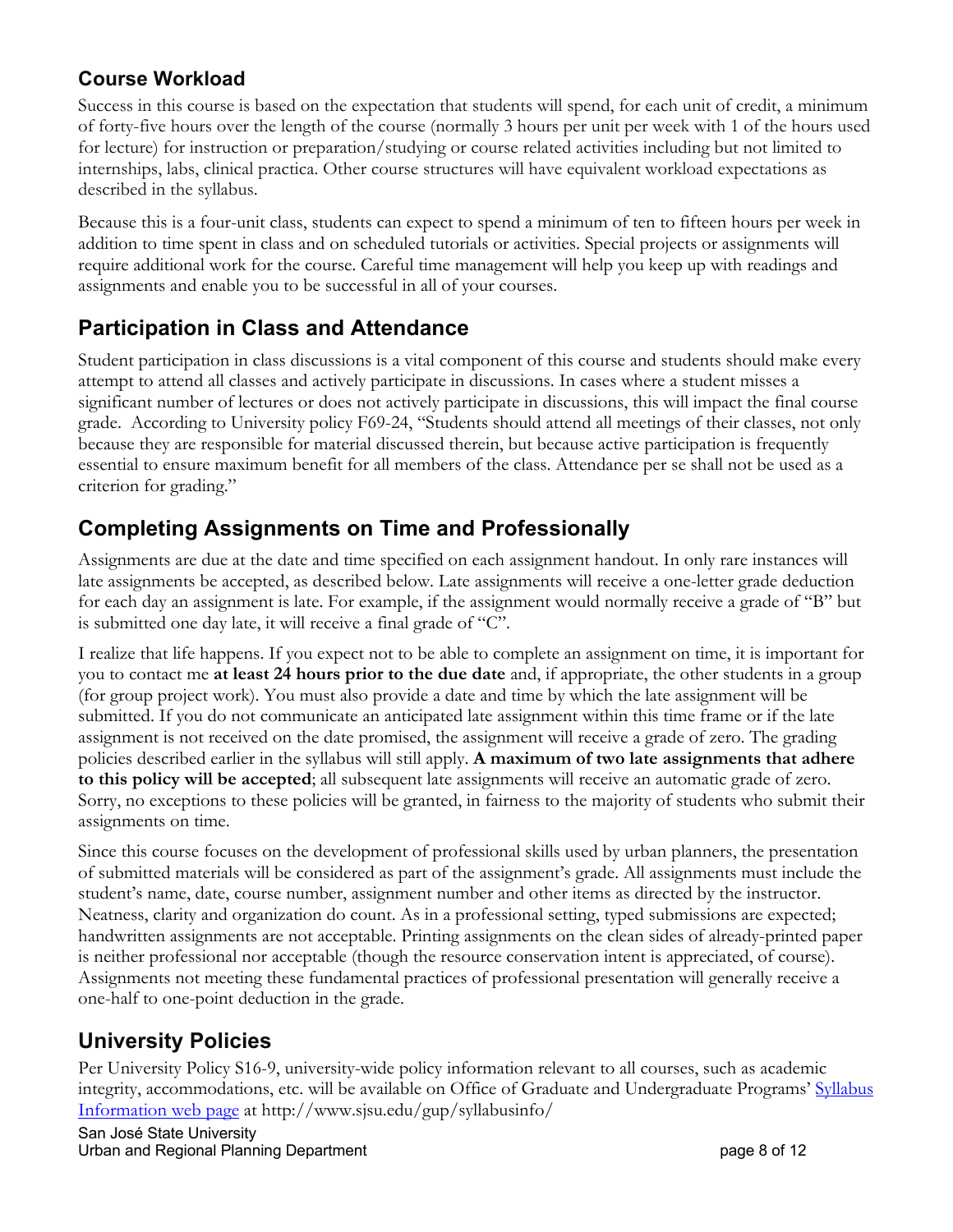# **Plagiarism and Citing Sources Properly**

Plagiarism is the use of someone else's language, images, data, or ideas without proper attribution. It is a very serious offense both in the university and in your professional work. In essence, plagiarism is both theft and lying: you have stolen someone else's ideas, and then lied by implying that they are your own.

> **Plagiarism will lead to grade penalties and a record filed with the Office of Student Conduct and Ethical Development. In severe cases, students may also fail the course or even be expelled from the university.**

> **If you are unsure what constitutes plagiarism, it is your responsibility to make sure you clarify the issues before you hand in draft or final work.**

Learning when to cite a source and when not to is an art, not a science. However, here are some common examples of plagiarism that you should be careful to avoid:

- Using a sentence (or even a part of a sentence) that someone else wrote without identifying the language as a quote by putting the text in quote marks and referencing the source.
- Paraphrasing somebody else's theory or idea without referencing the source.
- Using a picture or table from a webpage or book without reference the source.
- Using data some other person or organization has collected without referencing the source.

The SJSU MLK Library provides a short (15 minutes) and informative plagiarism tutorial. The MUP faculty highly encourage all students to complete it. Details are here: https://libguides.sjsu.edu/c.php?g=853661&p=6111789

Also, the University of Indiana has developed a very helpful website with concrete examples about proper paraphrasing and quotation. See in particular the following pages:

- Overview of plagiarism at www.indiana.edu/~istd/overview.html
- Examples of plagiarism at www.indiana.edu/~istd/examples.html
- Plagiarism quiz at www.indiana.edu/~istd/test.html

If you still have questions, feel free to talk to me personally. There is nothing wrong with asking for help, whereas even unintentional plagiarism is a serious offense.

### **Citation style**

It is important to properly cite any references you use in your assignments. The Department of Urban and Regional Planning uses Kate Turabian's *A Manual for Writers of Research Papers, Theses, and Dissertations*, 8th edition (University of Chicago Press, 2013, ISBN 780226816388). Copies are available in the SJSU King Library. Additionally, the book is relatively inexpensive, and you may wish to purchase a copy.

Please note that Turabian's book describes two systems for referencing materials: (1) "notes" (footnotes or endnotes), plus a corresponding bibliography, and (2) in-text parenthetical references, plus a corresponding reference list. **In this class, students should use the "notes" style** since I feel that it creates a less visually distracting experience for your reader than the parenthetical-reference style.

## **Library Liaison**

The SJSU Library Liaison for the Urban and Regional Planning Department is Ms. Peggy Cabrera. If you have questions, you can contact her at peggy.cabrera@sjsu.edu or 408-808-2034.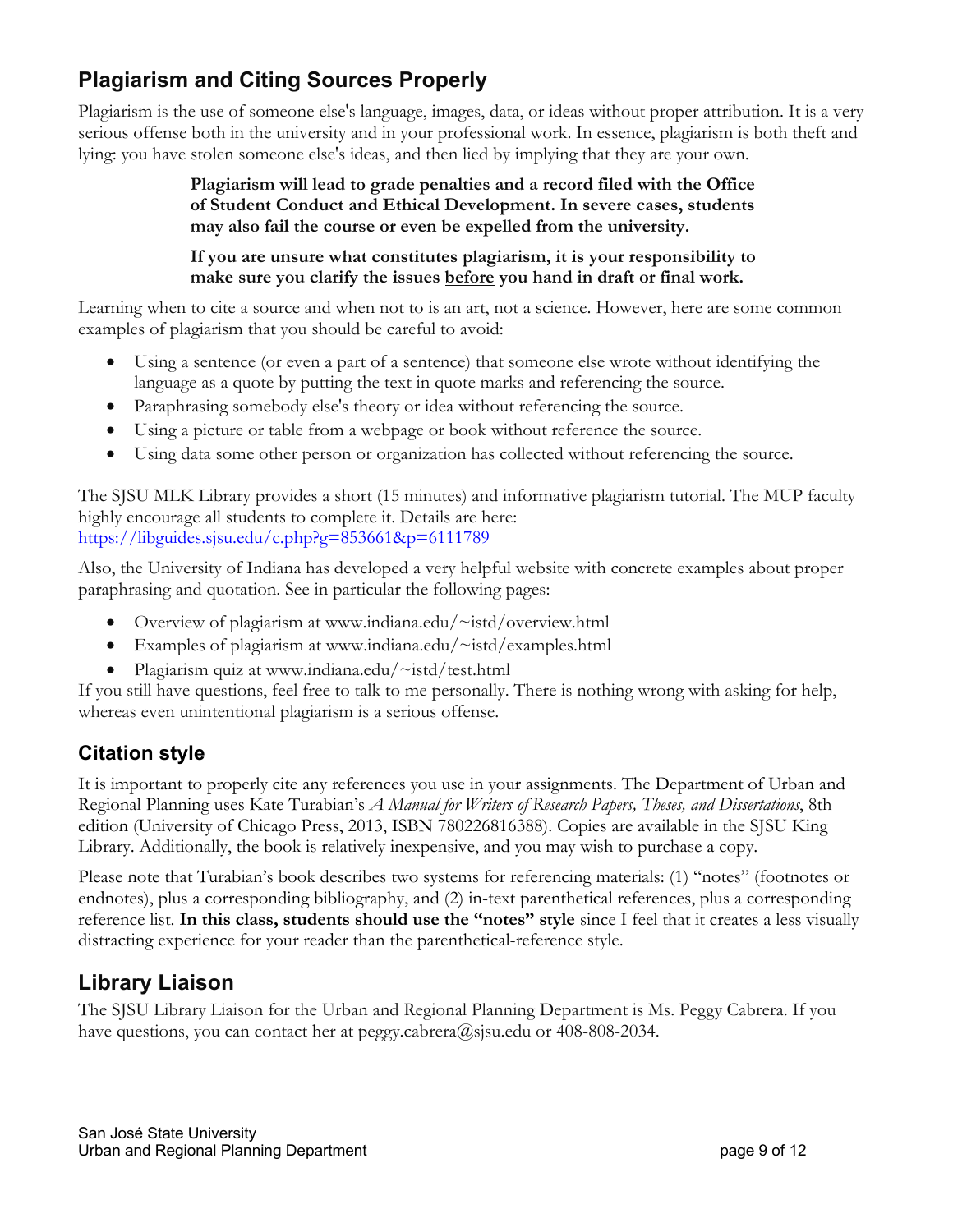## **About the Instructor: Rick Kos, AICP**

I am very much looking forward to working with you this semester and expect that you will learn quite a bit in our few months together. We'll have some fun along the way, too. My goal is to teach you introductory GIS skills clearly, with minimal jargon and maximum time using the software to help you remain competitive in today's labor market.

Throughout my career using GIS, I have never strayed far from my roots in urban and regional planning and this combination of experience is what I am excited to share with you. I take pride in providing personal, oneon-one attention to the needs of my students and strongly encourage you to take advantage of all opportunities to meet with me during class and during office hours.

My formal training is in environmental planning and urban design (B.S., Rutgers University, 1985) as well as regional planning and New Urbanism (Masters, University of North Carolina at Chapel Hill, 1995). In the late 1980s, I worked as a planner in Middlesex County, New Jersey, reviewing subdivision and site plan proposals for compliance with county regulations. In the 1990s, I served two rapidly growing North Carolina municipalities in a dual role as town planner and GIS coordinator (the latter being a role I created for both towns), so I am equally conversant in the language of both disciplines. From 1996 - 2000, I served as Senior Town Planner for Huntersville, North Carolina, the fastest-growing town of its size in the state at the time. The New Urbanist principles mandated by the Town's development regulations applied to both greenfield and infill sites. Since the regulations were design-based (i.e. non-Euclidean), they required me to make frequent subjective judgments on the visual qualities of streets, the orientation of proposed buildings to public spaces, and the relationship of buildings and land uses to one another. I thoroughly enjoyed defending the principles of traditional town planning, often to developers and citizens that were not particularly receptive to deviations from the conventional suburban planning model.

After relocating to the Bay Area in 2000, I worked with the Metropolitan Transportation Commission in Oakland as a GIS Analyst. The Bay Area Lifeline Transportation Map that I completed for MTC was chosen from among thousands of entries for inclusion in Esri's *2003 Map Book*. This annual publication showcases innovative uses of Esri's GIS software to solve real-world problems. The Lifeline Map locates disadvantaged neighborhoods and thousands of geocoded essential destinations (e.g. grocery stores, daycare centers, clinics) within the nine county region, along with existing public transit services. The spatial analyses enabled by this mapping work allowed transportation planners to locate gaps in transit service so that decision-makers could direct funding to alter bus schedules, connections, and routing for improved neighborhood connectivity.

From 2003 to 2007 I served as GIS Manager for Design, Community & Environment, a planning and design firm in Berkeley. I managed all aspects of the firm's GIS practice and took great pride in keeping hundreds of data layers organized across multiple projects, ensuring that the firm's metadata was up-to-date, training staff to use ArcGIS and ArcCatalog, and managing the production of hundreds of maps for General Plans and EIRs throughout California.

I also manage the GIS Education Center for a non-profit organization called BayGeo. Additionally, I have coauthored a book titled *GIS for Economic Development* with Professor Mike Pogodzinski of the SJSU Economics Department, released in late 2012 by Esri Press. I also engage in a number of freelance GIS projects, including transit planning analyses for Mobility Planners, LLC and the development of interactive webapps.

This will be my twelfth year teaching at San José State and, I must admit, it is my favorite job of those listed above. **Welcome!** Let's work hard and have fun! I'm here to help you succeed with GIS.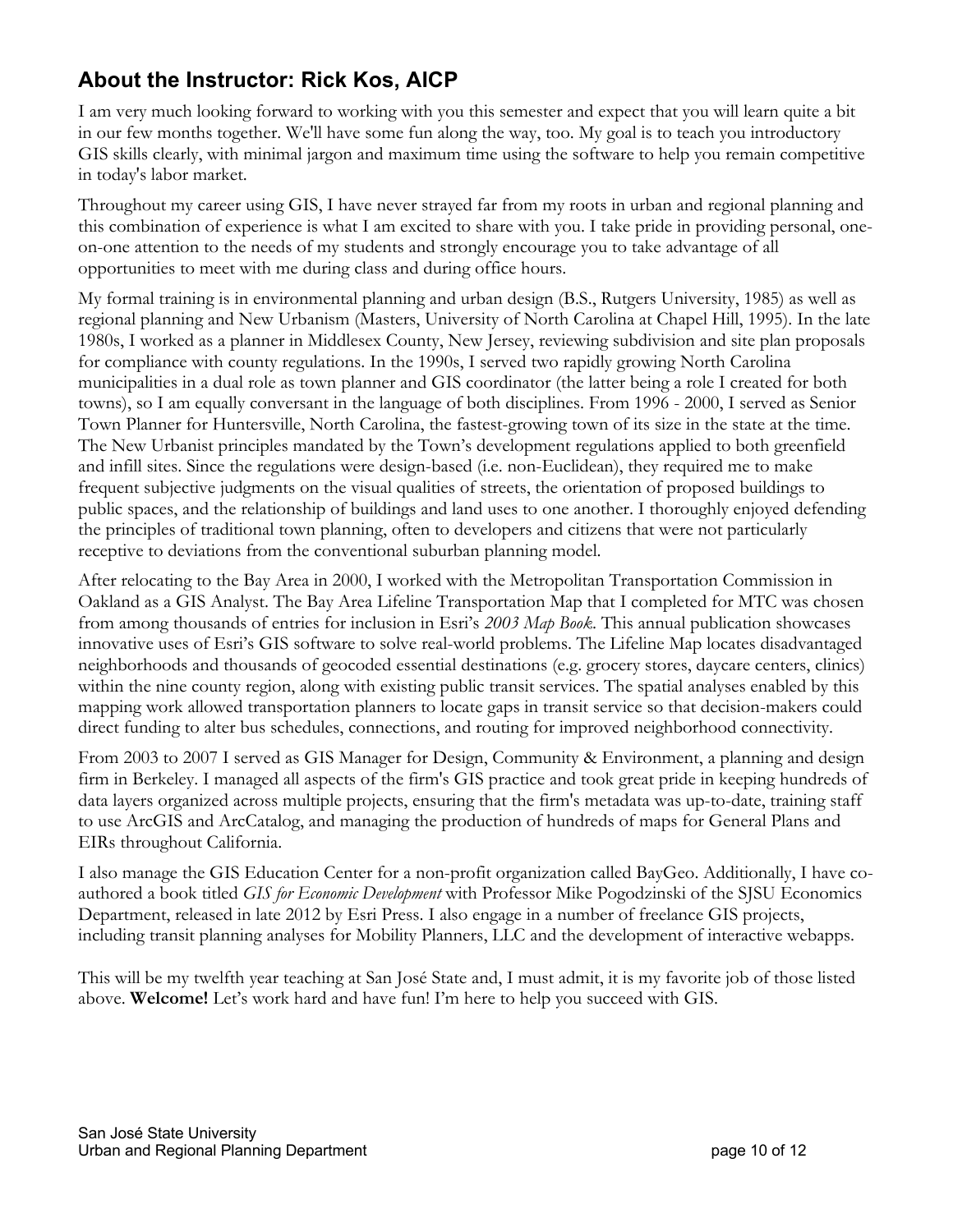### **URBP-278: INTRODUCTION TO GIS FOR URBAN PLANNING SPRING 2020 COURSE SCHEDULE**

The following course outline describes the general approach we will take this semester, but please bear in mind that specific details are subject to change with reasonable notice. I will communicate changes via email and verbally in class. The course is generally divided into three parts:

**PART I:** (Jan. 23 – Apr. 09) GIS for Urban Planning; Mastering ArcGIS Pro Basics **PART 2:** (Apr. 09 – Apr. 30) Applying Your Skills I: Telecommunications Tower Ordinance Mapping **PART 3:** (Apr. 30 – May 14) Applying Your Skills II: Independent GIS Final Project *(engagement unit)*

| Date           | Topic                                                                                                                                                                                                                                                                                                                           | <b>Assignment Due</b>                                                        |
|----------------|---------------------------------------------------------------------------------------------------------------------------------------------------------------------------------------------------------------------------------------------------------------------------------------------------------------------------------|------------------------------------------------------------------------------|
|                | Part I: GIS for Urban Planning; Mastering ArcGIS Pro                                                                                                                                                                                                                                                                            |                                                                              |
| Jan. 23        | <b>Getting Started with ArcGIS Pro</b><br>Course/Syllabus overview, what is GIS and ArcGIS Pro? How do<br>today's urban planners use GIS and what spatial literacy skills are<br>employers looking for? We'll start on San Francisco exercise #1.                                                                               |                                                                              |
| <b>Jan. 30</b> | Skill Set 1: Using Open Data Portals and Geodatabases<br>Proceed with San Francisco exercises #2 and #3.                                                                                                                                                                                                                        |                                                                              |
| Feb. 06        | Skill Set 2: Spatial Analysis, Editing, Final Map Layout<br>Proceed with San Francisco exercises #4 and #5.                                                                                                                                                                                                                     |                                                                              |
| Feb. 13        | Review Session; Quiz #1; Overview of Textbook Project<br>We'll catch our breath here and review the topics covered in San<br>Francisco exercises #1 through #5. You'll then complete a short<br>quiz to reinforce these skills. Next, we'll discuss the textbook<br>project that will shape the next eight weeks of the course. | QUIZ #1 -<br>Assignment $\bf{A}$<br>(San Francisco project<br>exercises 1-5) |
| Feb. 20        | Skill Set 3: GIS Project Design and Data Management<br>Framing the Los Angeles River problem; exploring the study area;<br>listing data requirements; examining data; choosing relevant data.                                                                                                                                   |                                                                              |
| Feb. 27        | Quiz #2; Skill Set 4: Map Projections/Coordinate Systems<br>After quiz #2, we'll get into coordinate systems and map<br>projections that are vital to proper geospatial analysis. If time<br>permits we will undertake a "new life for old maps" exercise.                                                                      | - QUIZ #2 -<br>Assignment <b>B</b><br>(Textbook Chapters 1-3)                |
| Mar. 05        | Skill Set 5: Building a Project Database; Creating New Data<br>Continuing the LA River analysis: preparing the city and county<br>data; preparing demographic data; creating new park features.                                                                                                                                 |                                                                              |
| <b>Mar. 12</b> | Review Session; Quiz #3<br>Time once again to step back and review the skills covered over<br>the past four weeks in chapters 1-5. Then it's time for quiz $\#3!$                                                                                                                                                               | -- QUIZ #3 --<br>Assignment $C$<br>(Textbook Chapters 4-5)                   |
| <b>Mar. 19</b> | Skill Set 6: Conducting and Automating Spatial Analysis<br>Well focus on a logical and professional approach to GIS work.                                                                                                                                                                                                       |                                                                              |